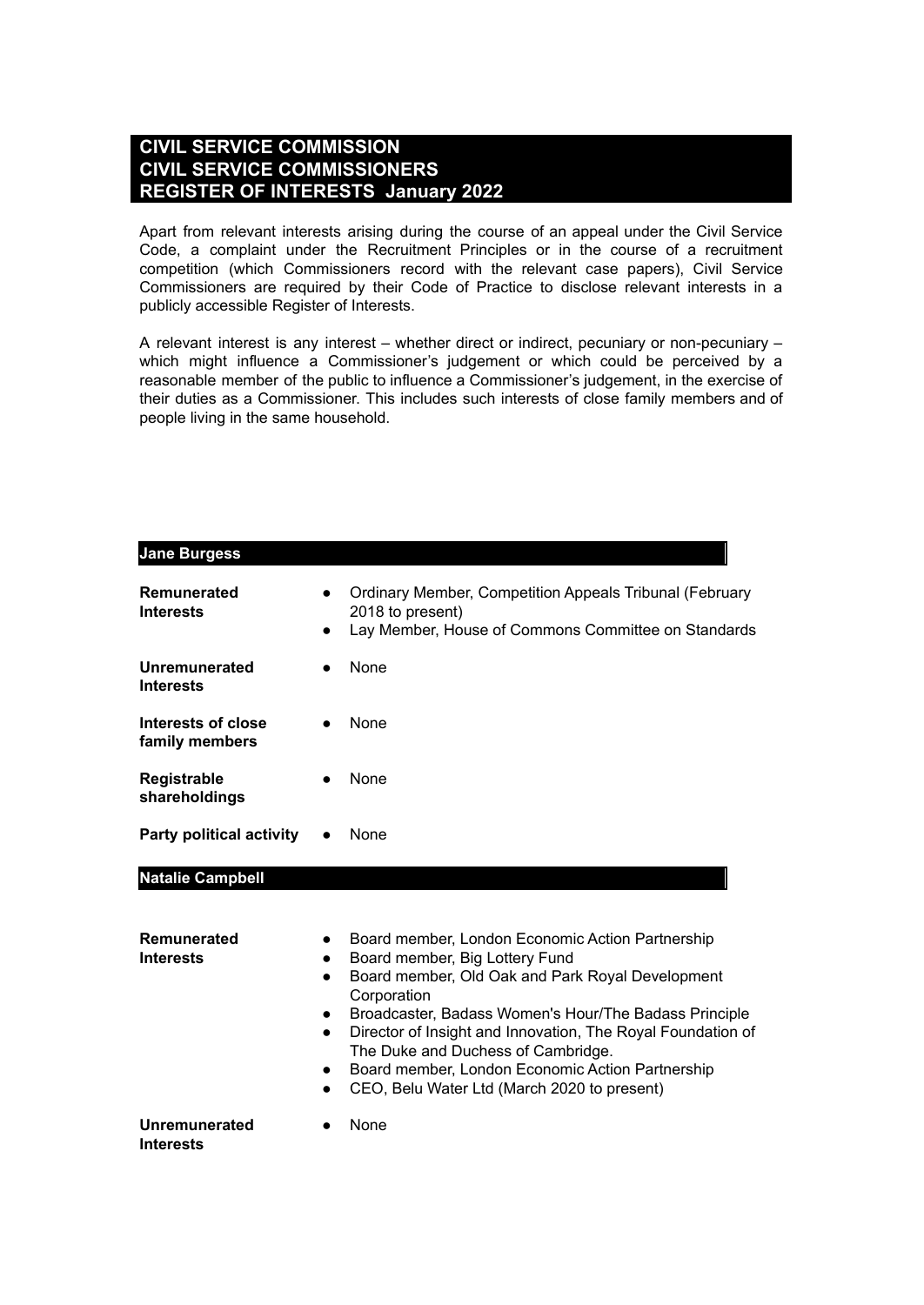| Interests of close<br>family members | None        |
|--------------------------------------|-------------|
| Registrable<br>shareholdings         | <b>None</b> |
| <b>Party political activity</b>      | <b>None</b> |

#### **Martin Spencer**

| Remunerated<br><b>Interests</b>      | $\bullet$<br>$\bullet$<br>$\bullet$<br>D | Non-Exec Director, Ofsted<br>Non-Exec Director, Companies House<br>Non-Exec Director. Serious Fraud Office<br>Non-Exec Director, NHS Counter Fraud Authority |
|--------------------------------------|------------------------------------------|--------------------------------------------------------------------------------------------------------------------------------------------------------------|
| Unremunerated<br><b>Interests</b>    | $\bullet$<br>$\bullet$                   | Mentor, 30% Club<br>Mentor, Exeter University Business School                                                                                                |
| Interests of close<br>family members | $\bullet$                                | None                                                                                                                                                         |
| <b>Registrable</b><br>shareholdings  |                                          | <b>None</b>                                                                                                                                                  |
| <b>Party political activity</b>      |                                          | None                                                                                                                                                         |

# **Margaret Edwards**

| Remunerated<br><b>Interests</b>      | $\bullet$ | Chair, Civil Service Pension (October 2016 to present) |
|--------------------------------------|-----------|--------------------------------------------------------|
| Unremunerated<br><b>Interests</b>    | $\bullet$ | None                                                   |
| Interests of close<br>family members | $\bullet$ | <b>None</b>                                            |
| Registrable<br>shareholdings         | $\bullet$ | None                                                   |
| <b>Party political activity</b>      |           | None                                                   |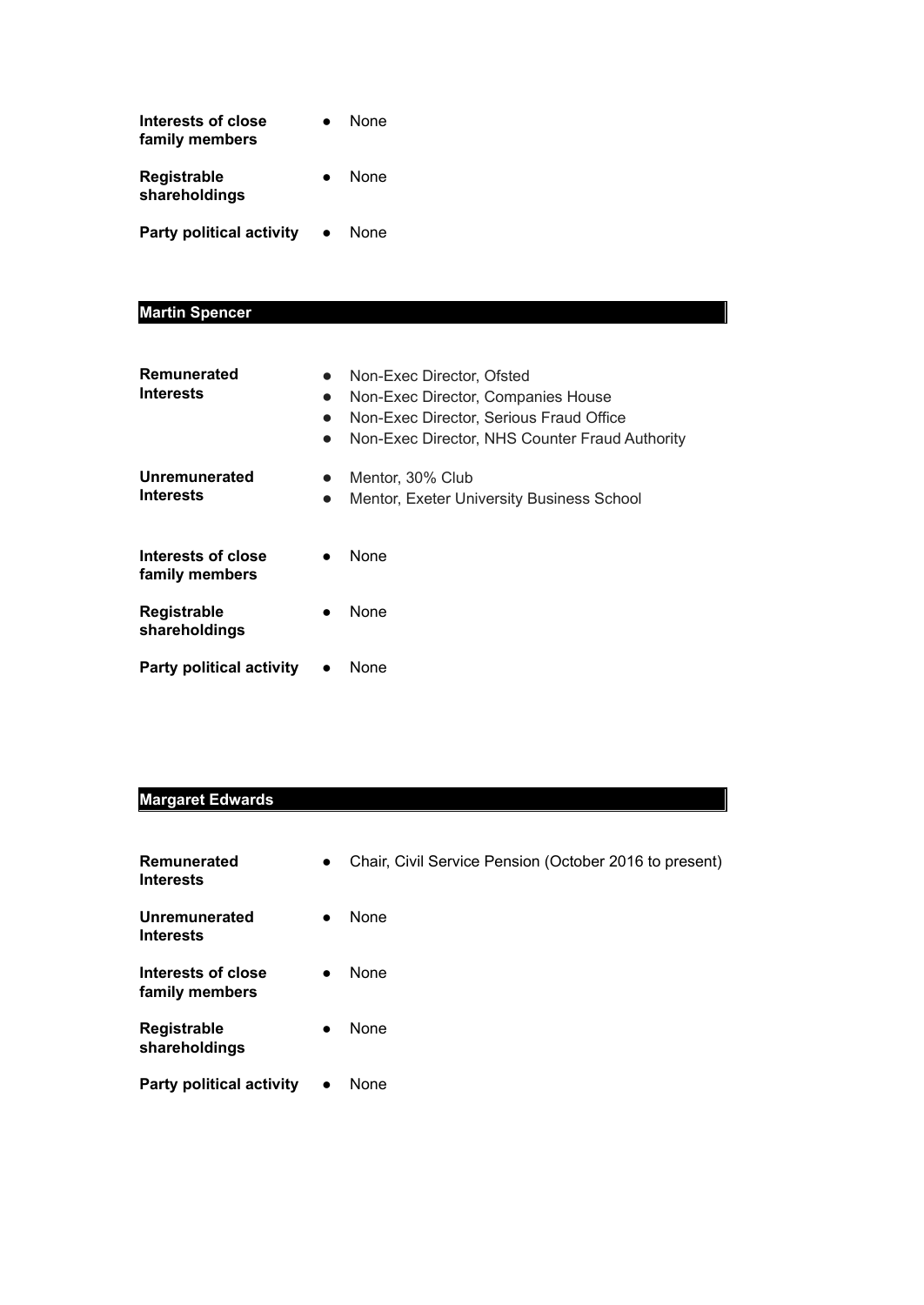## **Paul Gray**

| <b>Remunerated</b><br><b>Interests</b><br>$\bullet$<br>$\bullet$ | Royal College Of Physicians (Edinburgh)<br>Care Inspectorate - non-executive director<br>Judicial Appointments Board for Scotland - lay assistant<br>Charlotte Street Partners - strategic advisor.                                                                    |
|------------------------------------------------------------------|------------------------------------------------------------------------------------------------------------------------------------------------------------------------------------------------------------------------------------------------------------------------|
| Unremunerated<br><b>Interests</b><br>$\bullet$<br>$\bullet$      | Member of the Principal Civil Service Pension Scheme<br>Honorary Professor - University of Glasgow<br>Open University – member of Council, and chair of the<br>Scottish External Advisory Group<br>Medics Against Violence – patron<br>Care Opinion Scotland - advisor |
| Interests of close<br>family members                             | Lloyds Banking Group                                                                                                                                                                                                                                                   |
| Registrable<br>shareholdings                                     | None                                                                                                                                                                                                                                                                   |
| <b>Party political activity</b>                                  | None                                                                                                                                                                                                                                                                   |

#### **Paul Kernaghan**

| Remunerated<br><b>Interests</b>      | $\bullet$ | Commissioner For Standards, States Of Jersey |
|--------------------------------------|-----------|----------------------------------------------|
| Unremunerated<br><b>Interests</b>    | $\bullet$ | <b>None</b>                                  |
| Interests of close<br>family members | $\bullet$ | <b>None</b>                                  |
| <b>Registrable</b><br>shareholdings  | $\bullet$ | None                                         |
| <b>Party political activity</b>      |           | None                                         |

## **Sarah Pittam**

| Remunerated<br>Interests | Director and shareholder of SLG Consulting Ltd<br>Department For Education - School Resource Management |
|--------------------------|---------------------------------------------------------------------------------------------------------|
|                          | Adviser                                                                                                 |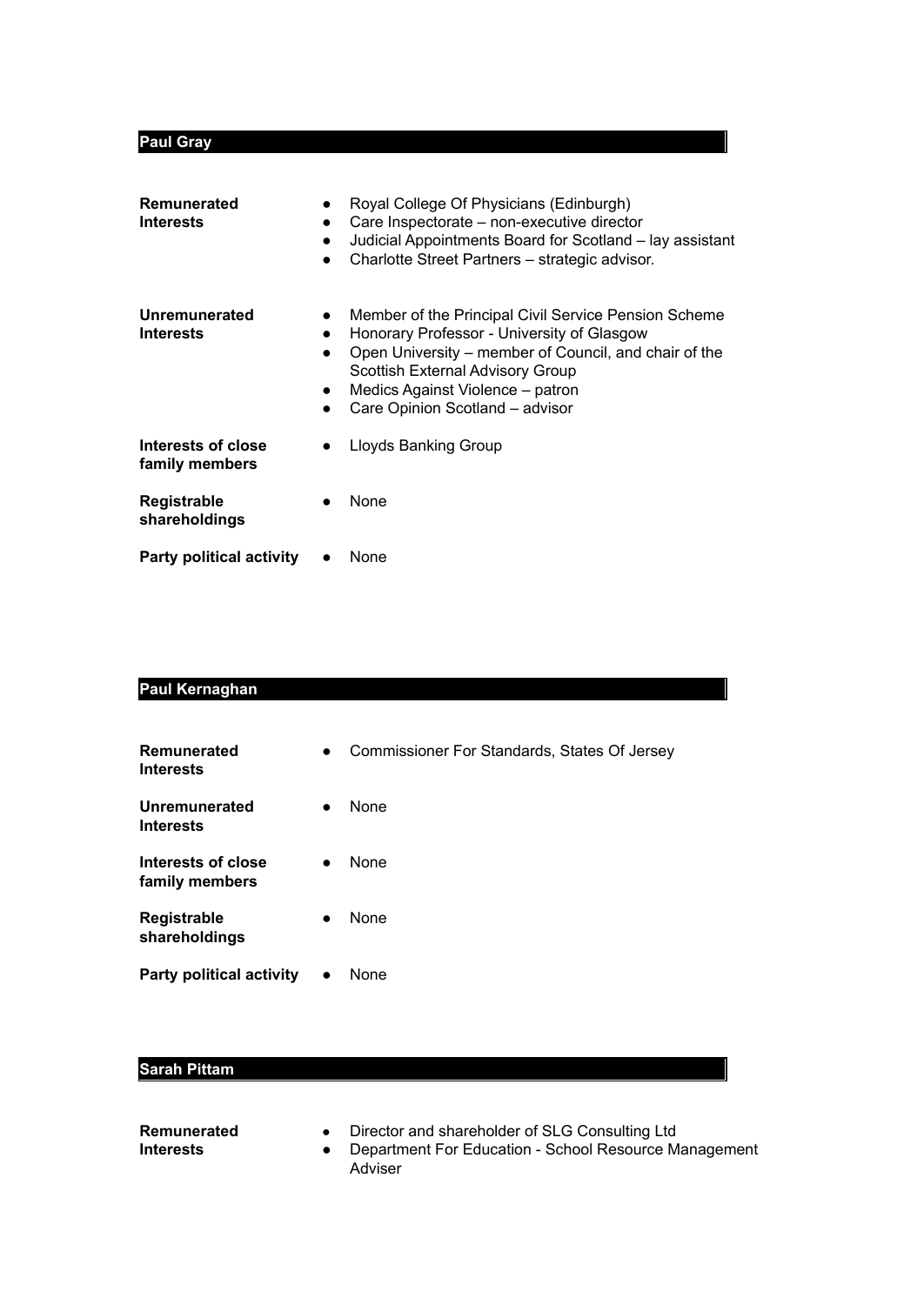- E-Qualitas Adviser
- Trustee of Bourne Education Trust and Chair of the Audit and Risk Committee.

| Unremunerated<br><b>Interests</b>    | None |
|--------------------------------------|------|
| Interests of close<br>family members | None |
| Registrable<br>shareholdings         | None |
| <b>Party political activity</b>      | None |

| <b>Rosie Glazebrook</b>              |                                                  |                                                                                                                                                                                                                                                                                                                                                                                                                                                                                                             |
|--------------------------------------|--------------------------------------------------|-------------------------------------------------------------------------------------------------------------------------------------------------------------------------------------------------------------------------------------------------------------------------------------------------------------------------------------------------------------------------------------------------------------------------------------------------------------------------------------------------------------|
| Remunerated<br><b>Interests</b>      | $\bullet$<br>$\bullet$<br>$\bullet$<br>$\bullet$ | Council Member, General Optical Council (January 2015 to<br>present)<br>Chair, Research Ethics Committee (Camden and Kings Cross)<br>Health Research Authority (January 2013 to present)<br>Chair, Publishers' Licensing Services (April 2019 to present)<br>Co-Chair, Copyright Licensing Agency (April 2019 to present)<br>British Standards Institution, Standards Policy and Strategy<br>Committee Member, (Mar'20 - present)<br>Independent contributor to Army culture audit. (Feb'22 to<br>present). |
| Unremunerated<br><b>Interests</b>    |                                                  | None                                                                                                                                                                                                                                                                                                                                                                                                                                                                                                        |
| Interests of close<br>family members |                                                  | None                                                                                                                                                                                                                                                                                                                                                                                                                                                                                                        |
| Registrable<br>shareholdings         |                                                  | None                                                                                                                                                                                                                                                                                                                                                                                                                                                                                                        |
| <b>Party political activity</b>      |                                                  | None                                                                                                                                                                                                                                                                                                                                                                                                                                                                                                        |

# **June Milligan**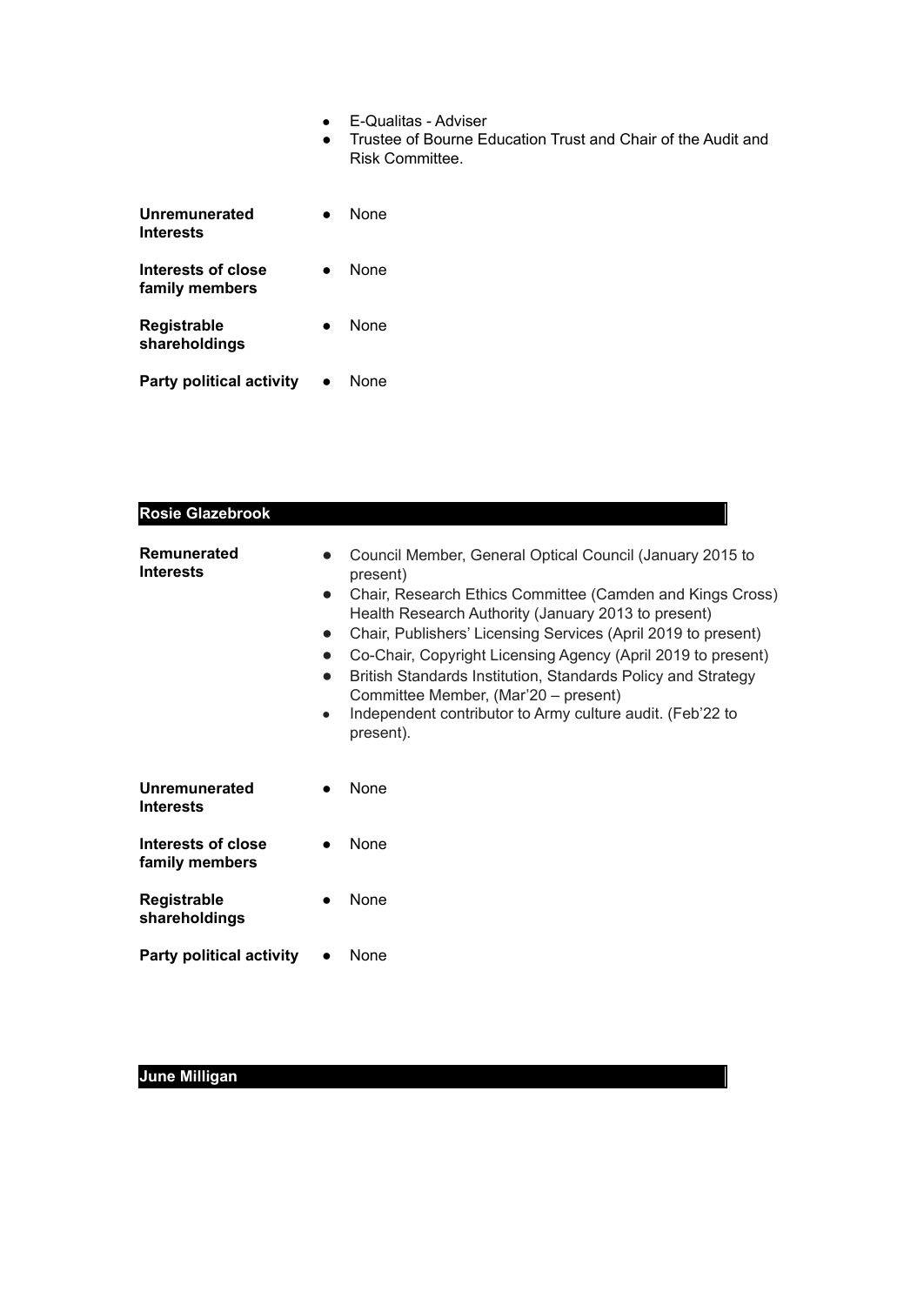| Remunerated<br><b>Interests</b>      |           | <b>None</b>                                                                                    |
|--------------------------------------|-----------|------------------------------------------------------------------------------------------------|
| Unremunerated<br><b>Interests</b>    | $\bullet$ | Co-opted lay member of Court Chair of HR and Remuneration<br>Committees, University of Glasgow |
| Interests of close<br>family members | $\bullet$ | Husband: The National Trust and the Monmouthshire and<br>Brecon Canal Trust.                   |
| <b>Registrable</b><br>shareholdings  | $\bullet$ | None                                                                                           |
| <b>Party political activity</b>      | $\bullet$ | None                                                                                           |

| Joe Montgomery                         |                                                  |                                                                                                                                             |
|----------------------------------------|--------------------------------------------------|---------------------------------------------------------------------------------------------------------------------------------------------|
| <b>Remunerated</b><br><b>Interests</b> | $\bullet$<br>$\bullet$<br>$\bullet$<br>$\bullet$ | Director, Newable Ltd (stood down in March 2021)<br>Assessor, Grenfell Tower Inquiry<br>Chair, Youth Futures Foundation<br>Chairman, RE Ltd |
| Unremunerated<br><b>Interests</b>      |                                                  | None                                                                                                                                        |
| Interests of close<br>family members   |                                                  | None                                                                                                                                        |
| <b>Registrable</b><br>shareholdings    |                                                  | None                                                                                                                                        |
| <b>Party political activity</b>        |                                                  | None                                                                                                                                        |

#### **FORMER CIVIL SERVICE COMMISSIONERS**

The Civil Service Commissioners are required by their Code of Practice to continue to disclose relevant interests in a publicly accessible Register of Interests for one year following the end of their term of office.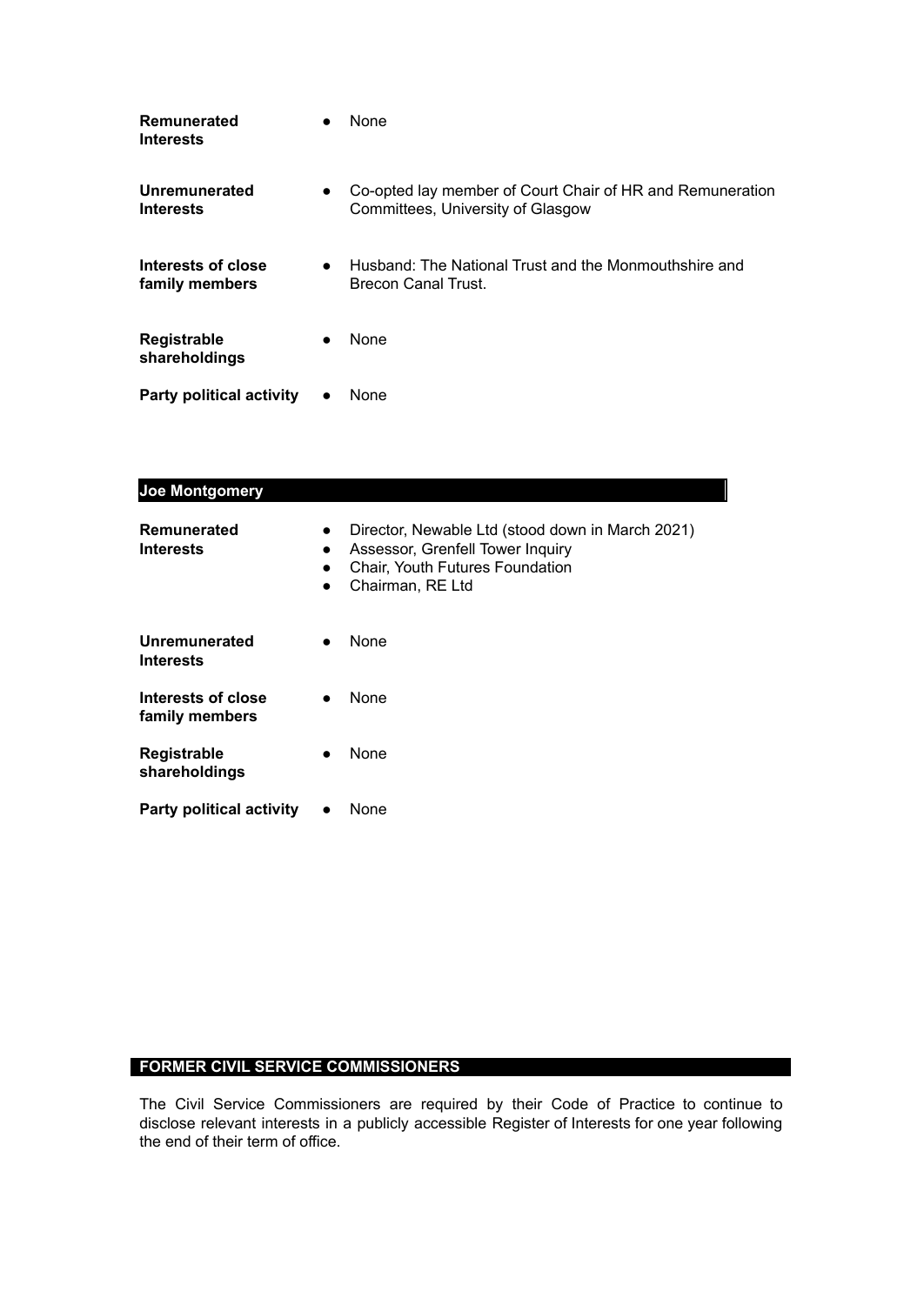The following entries are for Commissioners who completed their term of office in the last twelve months.

#### **IAN WATMORE – FIRST CIVIL SERVICE COMMISSIONER**

| Remunerated<br><b>Interests</b>      | $\bullet$<br>$\bullet$ | Civil Service Pension, 2012 to present<br>Chair Elect of the England & Wales Cricket Board (November<br>2020 to November 2025) |
|--------------------------------------|------------------------|--------------------------------------------------------------------------------------------------------------------------------|
| Unremunerated<br><b>Interests</b>    | $\bullet$              | Council Chester Cathedral (2017 to present)                                                                                    |
| Interests of close<br>family members | $\bullet$<br>$\bullet$ | Wife: Rector, Tarporley Parish, Church of England<br>Sons: Employed by Accenture, PriceWaterhouseCoopers,<br>Sunderland AFC    |
| Registrable<br>shareholdings         | $\bullet$              | Family Investments managed by EFG IFA                                                                                          |
| <b>Party political activity</b>      |                        | None                                                                                                                           |

| <b>Jan Cameron</b>                       |                                                                                                                                                                                                                                                    |  |
|------------------------------------------|----------------------------------------------------------------------------------------------------------------------------------------------------------------------------------------------------------------------------------------------------|--|
| Remunerated<br><b>Interests</b>          | Member for the Employment Tribunal for HM Courts and<br><b>Tribunals Service</b><br>Independent HR Consultancy (2015 to present)                                                                                                                   |  |
| <b>Unremunerated</b><br><b>Interests</b> | None                                                                                                                                                                                                                                               |  |
| Interests of close<br>family members     | Partner: Director of a recruitment company and an estate and<br>lettings agency; Director of an estate and lettings agency and<br>property development company; Proprietor of a local<br>newspaper; Entrepreneur in Residence at Brunel University |  |
| <b>Registrable</b><br>shareholdings      | None                                                                                                                                                                                                                                               |  |
| <b>Party political activity</b>          | None                                                                                                                                                                                                                                               |  |

| <b>Kevin Woods</b>                       |           |                          |
|------------------------------------------|-----------|--------------------------|
| Remunerated<br><b>Interests</b>          | $\bullet$ | None                     |
| <b>Unremunerated</b><br><b>Interests</b> |           | • Trustee, Leuchie House |
| Interests of close                       |           | None                     |

**family members**